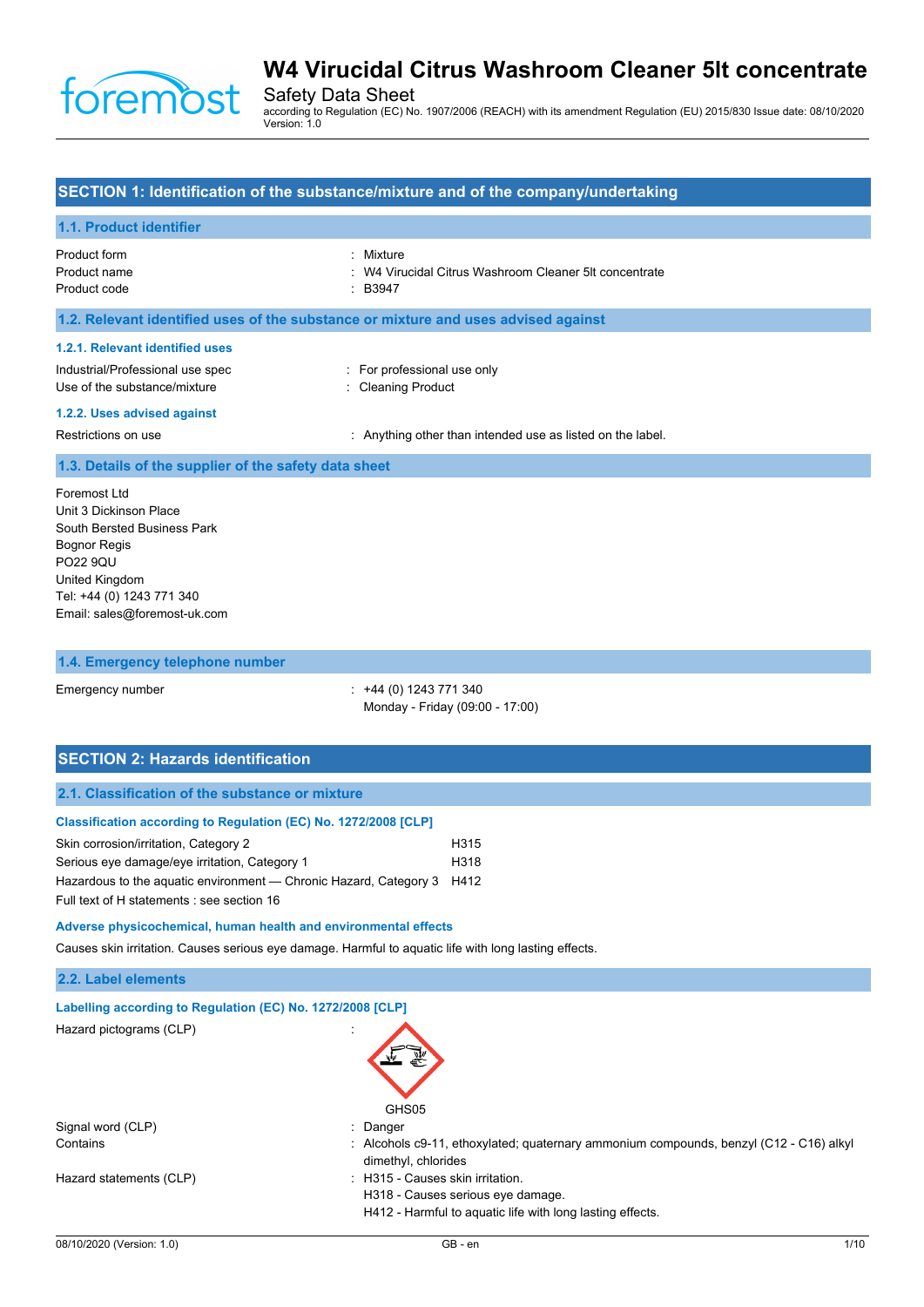## Safety Data Sheet

according to Regulation (EC) No. 1907/2006 (REACH) with its amendment Regulation (EU) 2015/830 Issue date: 08/10/2020 Version: 1.0

| Precautionary statements (CLP) | : P280 - Wear eye protection, protective gloves.                                        |
|--------------------------------|-----------------------------------------------------------------------------------------|
|                                | P302+P352 - IF ON SKIN: Wash with plenty of water.                                      |
|                                | P305+P351+P338 - IF IN EYES: Rinse cautiously with water for several minutes. Remove    |
|                                | contact lenses, if present and easy to do. Continue rinsing.                            |
|                                | P332+P313 - If skin irritation occurs: Get medical advice/attention.                    |
|                                | P362+P364 - Take off contaminated clothing and wash it before reuse.                    |
| <b>EUH-statements</b>          | $\therefore$ EUH208 - Contains D-limonene(5989-27-5). May produce an allergic reaction. |
|                                |                                                                                         |

## **2.3. Other hazards**

No additional information available

## **SECTION 3: Composition/information on ingredients**

#### **3.1. Substances**

#### Not applicable

## **3.2. Mixtures**

| <b>Name</b>                                                                    | <b>Product identifier</b>                                                                               | $\frac{9}{6}$      | <b>Classification according to</b><br><b>Regulation (EC) No.</b><br>1272/2008 [CLP]                                                      |
|--------------------------------------------------------------------------------|---------------------------------------------------------------------------------------------------------|--------------------|------------------------------------------------------------------------------------------------------------------------------------------|
| Alcohols c9-11, ethoxylated                                                    | (CAS-No.) 68439-46-3<br>(EC-No.) 614-482-0<br>(REACH-no) Exempt                                         | $\geq 1 - 510$     | Acute Tox. 4 (Oral), H302<br>Eye Dam. 1, H318                                                                                            |
| quaternary ammonium compounds, benzyl (C12 -<br>C16) alkyl dimethyl, chlorides | (CAS-No.) 68424-85-1<br>(EC-No.) 270-325-2                                                              | $\geq 1 - \leq 10$ | Acute Tox. 4 (Oral), H302<br>Skin Corr. 1B, H314<br>Eye Dam. 1, H318<br>Aquatic Acute 1, H400 (M=10)<br>Aquatic Chronic 1, H410          |
| Phosphoric acid<br>substance with a Community workplace exposure limit         | (CAS-No.) 7664-38-2<br>(EC-No.) 231-633-2<br>(EC Index-No.) 015-011-00-6<br>(REACH-no) 01-2119485924-24 | < 1                | Acute Tox. 4 (Oral), H302<br>Skin Corr. 1B, H314                                                                                         |
| D-limonene                                                                     | (CAS-No.) 5989-27-5<br>(EC-No.) 227-813-5<br>(EC Index-No.) 601-029-00-7<br>(REACH-no) 01-2119493353-35 | < 1                | Flam. Lig. 3, H226<br>Skin Irrit. 2, H315<br>Skin Sens. 1, H317<br>Asp. Tox. 1, H304<br>Aquatic Acute 1, H400<br>Aquatic Chronic 1, H410 |

| <b>Specific concentration limits:</b> |                                                                                                         |                                                                                                                   |
|---------------------------------------|---------------------------------------------------------------------------------------------------------|-------------------------------------------------------------------------------------------------------------------|
| <b>Name</b>                           | <b>Product identifier</b>                                                                               | <b>Specific concentration limits</b>                                                                              |
| Phosphoric acid                       | (CAS-No.) 7664-38-2<br>(EC-No.) 231-633-2<br>(EC Index-No.) 015-011-00-6<br>(REACH-no) 01-2119485924-24 | $(10 ≤ C < 25)$ Skin Irrit. 2, H315<br>$(10 \leq C < 25)$ Eye Irrit. 2, H319<br>(25 ≤C ≤ 100) Skin Corr. 1B, H314 |

Full text of H-statements: see section 16

| <b>SECTION 4: First aid measures</b>                                         |                                                                                                                                                                                                 |
|------------------------------------------------------------------------------|-------------------------------------------------------------------------------------------------------------------------------------------------------------------------------------------------|
| 4.1. Description of first aid measures                                       |                                                                                                                                                                                                 |
| First-aid measures after inhalation<br>First-aid measures after skin contact | : Remove person to fresh air and keep comfortable for breathing.<br>Wash skin with plenty of water. Take off contaminated clothing. If skin irritation occurs: Get<br>medical advice/attention. |
| First-aid measures after eye contact                                         | : Rinse cautiously with water for several minutes. Remove contact lenses, if present and easy<br>to do. Continue rinsing. Call a physician immediately.                                         |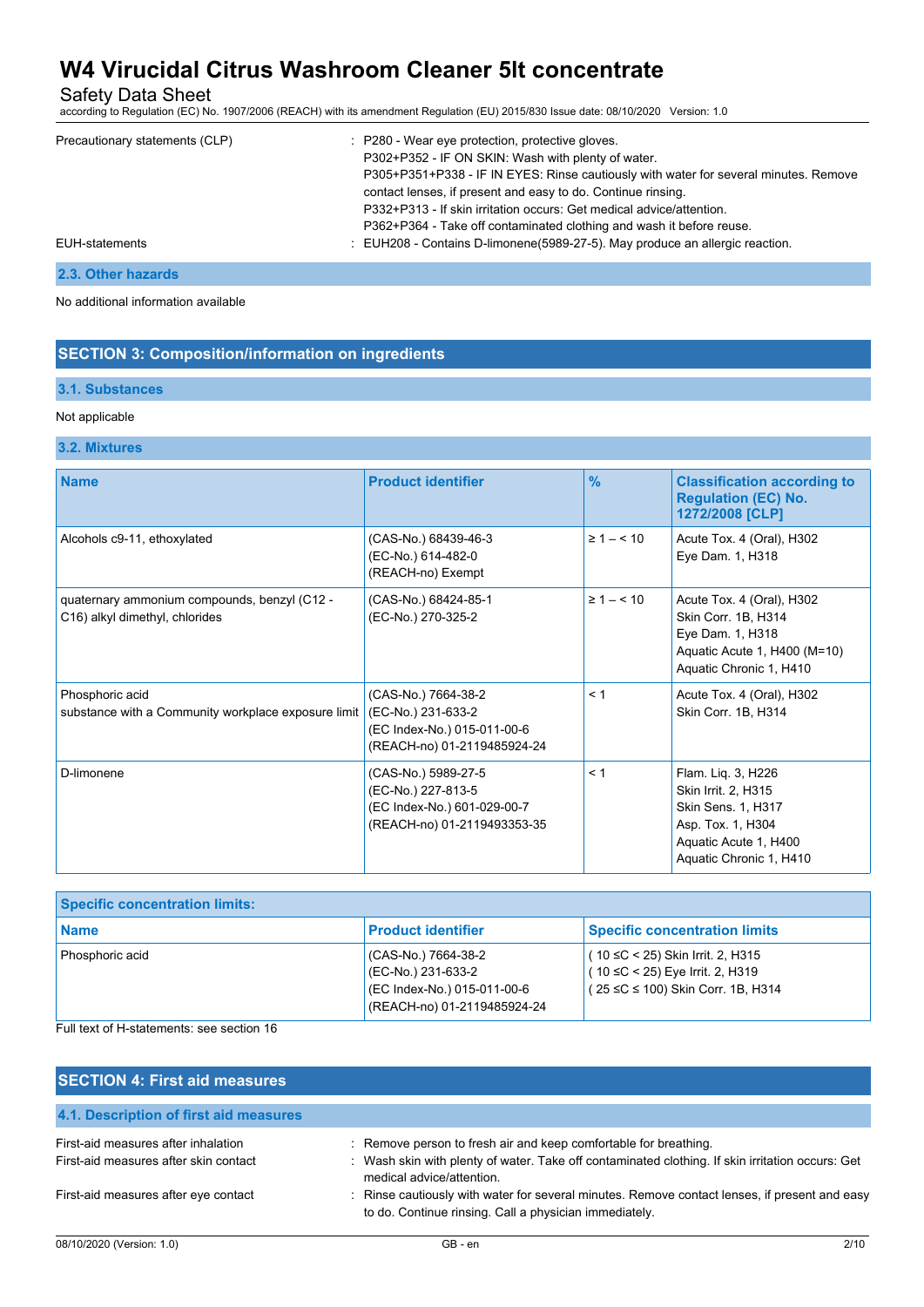Safety Data Sheet

according to Regulation (EC) No. 1907/2006 (REACH) with its amendment Regulation (EU) 2015/830 Issue date: 08/10/2020 Version: 1.0

| First-aid measures after ingestion                                              | : Call a poison center or a doctor if you feel unwell. |
|---------------------------------------------------------------------------------|--------------------------------------------------------|
| 4.2. Most important symptoms and effects, both acute and delayed                |                                                        |
| Symptoms/effects after skin contact<br>Symptoms/effects after eye contact       | $:$ Irritation.<br>: Serious damage to eyes.           |
| 4.3. Indication of any immediate medical attention and special treatment needed |                                                        |

Treat symptomatically.

| <b>SECTION 5: Firefighting measures</b>                                       |                                                                                                                                             |  |
|-------------------------------------------------------------------------------|---------------------------------------------------------------------------------------------------------------------------------------------|--|
| 5.1. Extinguishing media                                                      |                                                                                                                                             |  |
| Suitable extinguishing media                                                  | : Water spray. Dry powder. Foam. Carbon dioxide.                                                                                            |  |
| 5.2. Special hazards arising from the substance or mixture                    |                                                                                                                                             |  |
| Hazardous decomposition products in case of fire Toxic fumes may be released. |                                                                                                                                             |  |
| 5.3. Advice for firefighters                                                  |                                                                                                                                             |  |
| Protection during firefighting                                                | : Do not attempt to take action without suitable protective equipment. Self-contained<br>breathing apparatus. Complete protective clothing. |  |

| <b>SECTION 6: Accidental release measures</b>                            |                                                                                                                                                                |  |
|--------------------------------------------------------------------------|----------------------------------------------------------------------------------------------------------------------------------------------------------------|--|
| 6.1. Personal precautions, protective equipment and emergency procedures |                                                                                                                                                                |  |
| 6.1.1. For non-emergency personnel                                       |                                                                                                                                                                |  |
| <b>Emergency procedures</b>                                              | Ventilate spillage area. Avoid contact with skin and eyes.<br>÷.                                                                                               |  |
| 6.1.2. For emergency responders                                          |                                                                                                                                                                |  |
| Protective equipment                                                     | : Do not attempt to take action without suitable protective equipment. For further information<br>refer to section 8: "Exposure controls/personal protection". |  |
| <b>6.2. Environmental precautions</b>                                    |                                                                                                                                                                |  |
| Avoid release to the environment                                         |                                                                                                                                                                |  |

| 6.3. Methods and material for containment and cleaning up |                                                                                                                    |
|-----------------------------------------------------------|--------------------------------------------------------------------------------------------------------------------|
| Methods for cleaning up<br>Other information              | . Take up liquid spill into absorbent material.<br>: Dispose of materials or solid residues at an authorized site. |
| <b>6.4. Reference to other sections</b>                   |                                                                                                                    |

For further information refer to section 13.

| <b>SECTION 7: Handling and storage</b>                                    |                                                                                                                                                                                                                                                                          |  |  |
|---------------------------------------------------------------------------|--------------------------------------------------------------------------------------------------------------------------------------------------------------------------------------------------------------------------------------------------------------------------|--|--|
| 7.1. Precautions for safe handling                                        |                                                                                                                                                                                                                                                                          |  |  |
| Precautions for safe handling<br>Hygiene measures                         | Ensure good ventilation of the work station. Avoid contact with skin and eyes. Wear<br>personal protective equipment.<br>: Wash contaminated clothing before reuse. Do not eat, drink or smoke when using this<br>product. Always wash hands after handling the product. |  |  |
| 7.2. Conditions for safe storage, including any incompatibilities         |                                                                                                                                                                                                                                                                          |  |  |
| Storage conditions<br>Incompatible products<br>Special rules on packaging | : Store in a well-ventilated place. Keep cool.<br>: Oxidizing agent. Strong bases. Strong acids.<br>: Keep only in original container. Store in a closed container.                                                                                                      |  |  |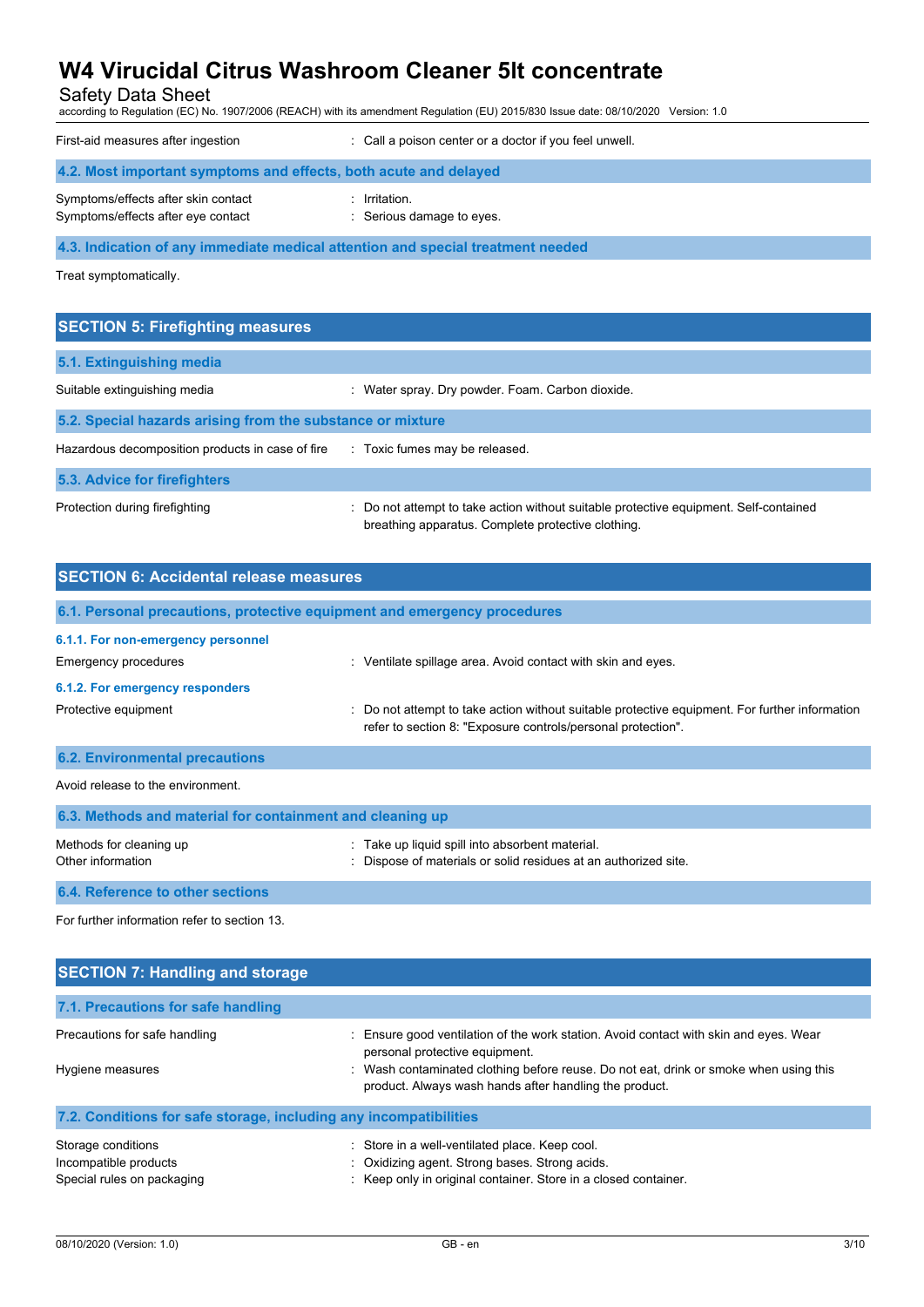Safety Data Sheet

according to Regulation (EC) No. 1907/2006 (REACH) with its amendment Regulation (EU) 2015/830 Issue date: 08/10/2020 Version: 1.0

### **7.3. Specific end use(s)**

No additional information available

| <b>SECTION 8: Exposure controls/personal protection</b> |                                                              |  |  |
|---------------------------------------------------------|--------------------------------------------------------------|--|--|
| 8.1. Control parameters                                 |                                                              |  |  |
| Phosphoric acid (7664-38-2)                             |                                                              |  |  |
| <b>EU - Occupational Exposure Limits</b>                |                                                              |  |  |
| Local name                                              | Orthophosphoric acid                                         |  |  |
| IOELV TWA (mg/m <sup>3</sup> )                          | 1 mg/ $m3$                                                   |  |  |
| IOELV STEL (mg/m <sup>3</sup> )                         | $2$ mg/m <sup>3</sup>                                        |  |  |
| Regulatory reference                                    | COMMISSION DIRECTIVE 2000/39/EC                              |  |  |
| <b>Ireland - Occupational Exposure Limits</b>           |                                                              |  |  |
| Local name                                              | Orthophosphoric acid [Phosphoric acid]                       |  |  |
| OEL (8 hours ref) (mg/m <sup>3</sup> )                  | 1 mg/ $m3$                                                   |  |  |
| OEL (15 min ref) (mg/m3)                                | $2 \text{ mg/m}^3$                                           |  |  |
| Notes (IE)                                              | <b>IOELV</b> (Indicative Occupational Exposure Limit Values) |  |  |
| Regulatory reference                                    | Chemical Agents Code of Practice 2020                        |  |  |
| <b>United Kingdom - Occupational Exposure Limits</b>    |                                                              |  |  |
| Local name                                              | Orthophosphoric acid                                         |  |  |
| WEL TWA (mg/m <sup>3</sup> )                            | 1 mg/ $m3$                                                   |  |  |
| WEL STEL (mg/m <sup>3</sup> )                           | $2$ mg/m <sup>3</sup>                                        |  |  |
| Regulatory reference                                    | EH40/2005 (Fourth edition, 2020). HSE                        |  |  |

### **8.2. Exposure controls**

#### **Appropriate engineering controls:**

Ensure good ventilation of the work station.

| Hand protection:                                                                |
|---------------------------------------------------------------------------------|
| Chemical resistant gloves (according to European standard EN 374 or equivalent) |

#### **Eye protection:**

Safety glasses. Use eye protection according to EN 166.

| Skin and body protection:         |  |
|-----------------------------------|--|
| Wear suitable protective clothing |  |

#### **Respiratory protection:**

Not required under normal conditions of use.

#### **Personal protective equipment symbol(s):**

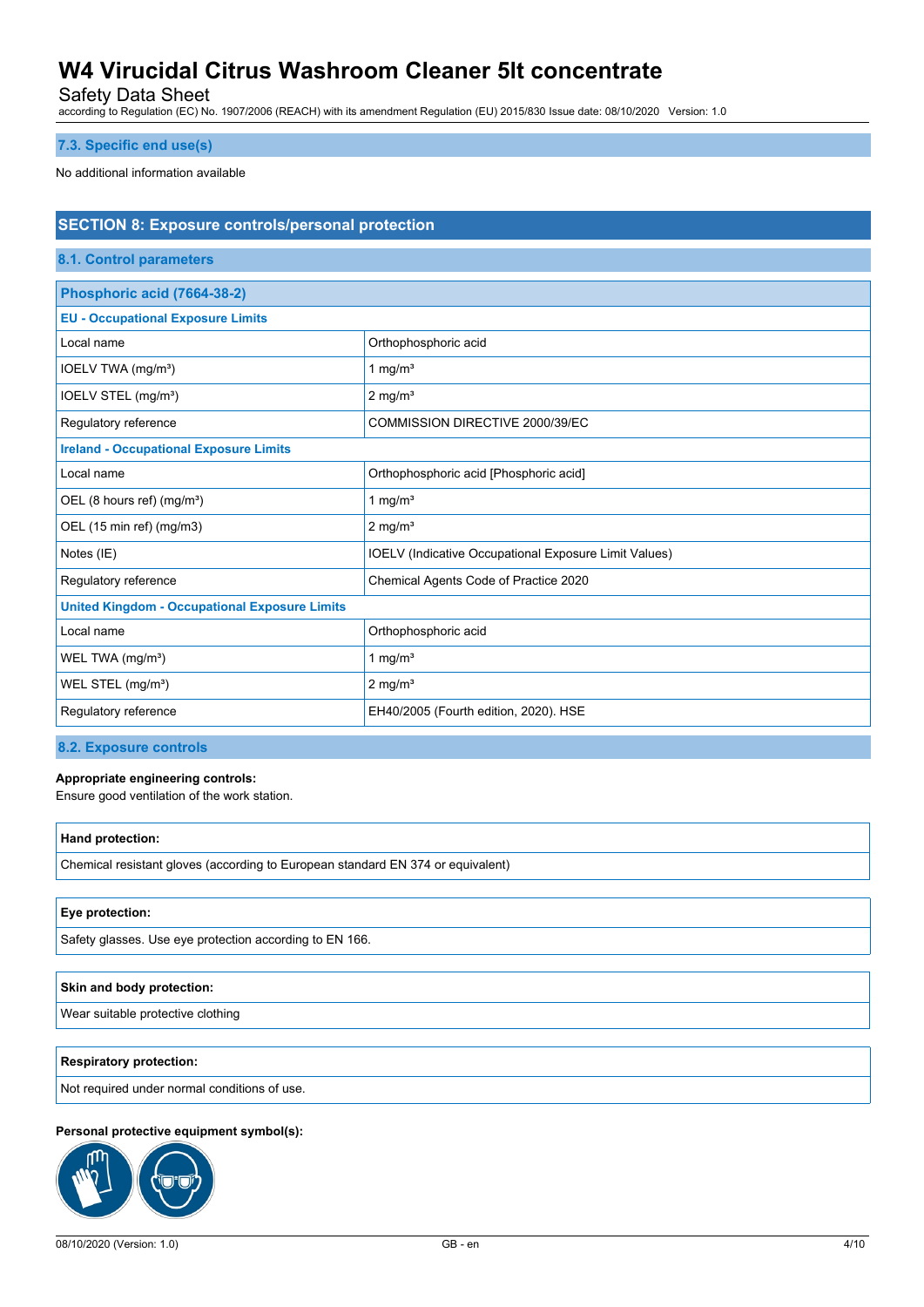Safety Data Sheet

according to Regulation (EC) No. 1907/2006 (REACH) with its amendment Regulation (EU) 2015/830 Issue date: 08/10/2020

### **Environmental exposure controls:**

Avoid release to the environment.

### **Other information:**

PPE should be worn to prevent any contact with the chemical. Any contaminated clothing should be washed prior to re-use.

# **SECTION 9: Physical and chemical properties**

### **9.1. Information on basic physical and chemical properties**

| Physical state                                  | Liquid            |
|-------------------------------------------------|-------------------|
| Colour                                          | Yellow.           |
| Odour                                           | I ime             |
| Odour threshold                                 | No data available |
| рH                                              | $2 - 3$           |
| Relative evaporation rate (butylacetate=1)      | No data available |
| Melting point                                   | Not applicable    |
| Freezing point                                  | No data available |
| Boiling point                                   | No data available |
| Flash point                                     | >65 °C            |
| Auto-ignition temperature                       | No data available |
| Decomposition temperature                       | No data available |
| Flammability (solid, gas)                       | Not applicable    |
| Vapour pressure                                 | No data available |
| Relative vapour density at 20 °C                | No data available |
| Relative density                                | $1 - 1.02$        |
| Solubility                                      | No data available |
| Partition coefficient n-octanol/water (Log Pow) | No data available |
| Viscosity, kinematic                            | No data available |
| Viscosity, dynamic                              | $>1000$ cP        |
| Explosive properties                            | No data available |
| Oxidising properties                            | No data available |
| <b>Explosive limits</b>                         | No data available |

### **9.2. Other information**

No additional information available

## **SECTION 10: Stability and reactivity**

#### **10.1. Reactivity**

The product is non-reactive under normal conditions of use, storage and transport.

**10.2. Chemical stability**

Stable under normal conditions.

**10.3. Possibility of hazardous reactions**

No dangerous reactions known under normal conditions of use.

**10.4. Conditions to avoid**

None under recommended storage and handling conditions (see section 7).

**10.5. Incompatible materials**

No additional information available

**10.6. Hazardous decomposition products**

Under normal conditions of storage and use, hazardous decomposition products should not be produced.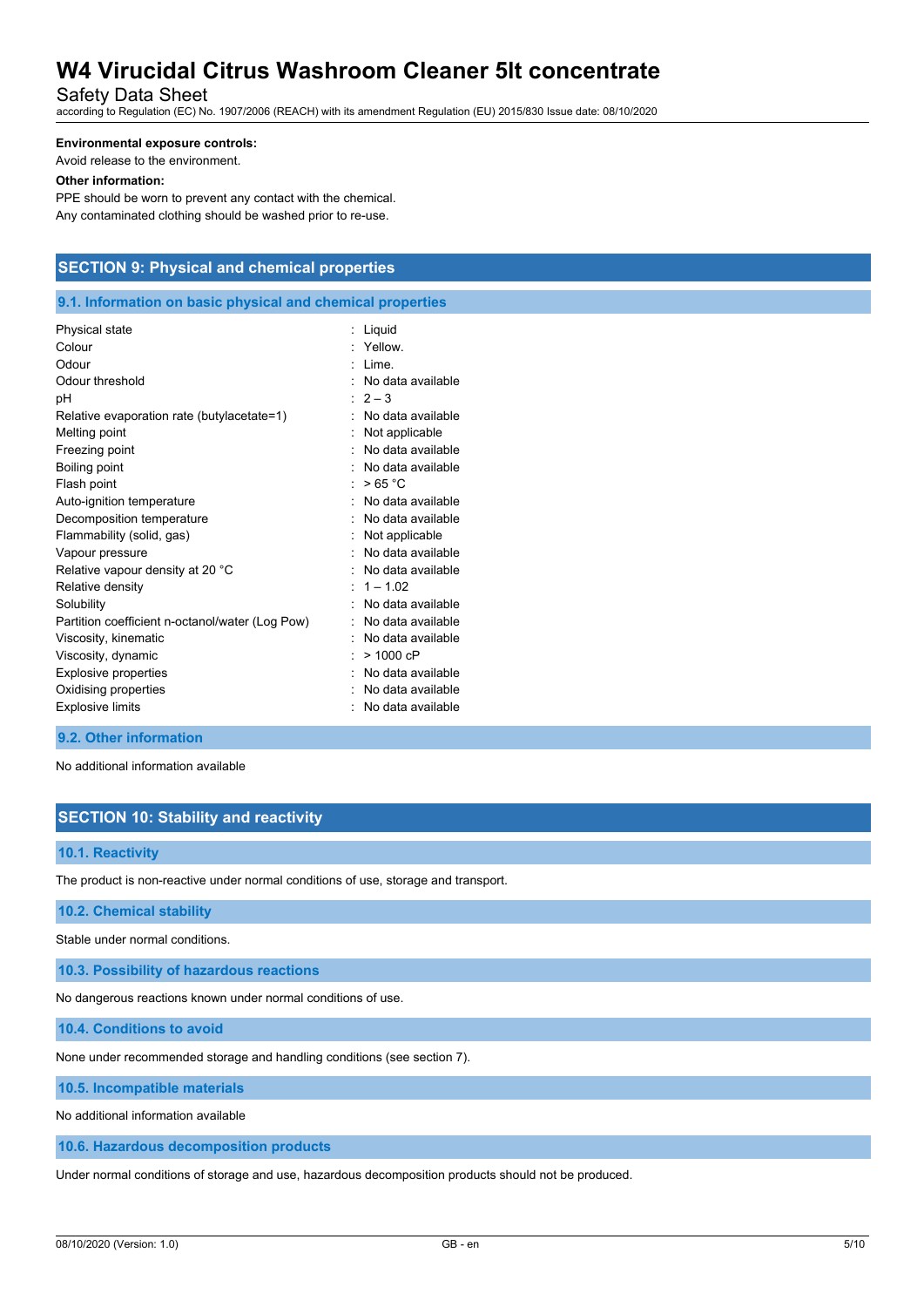Safety Data Sheet

according to Regulation (EC) No. 1907/2006 (REACH) with its amendment Regulation (EU) 2015/830 Issue date: 08/10/2020

| <b>SECTION 11: Toxicological information</b>                                              |                                                                                                                                                                          |
|-------------------------------------------------------------------------------------------|--------------------------------------------------------------------------------------------------------------------------------------------------------------------------|
| 11.1. Information on toxicological effects                                                |                                                                                                                                                                          |
| Acute toxicity (oral)<br>÷<br>Acute toxicity (dermal)<br>Acute toxicity (inhalation)<br>÷ | Not classified<br>Not classified<br>Not classified                                                                                                                       |
| Alcohols c9-11, ethoxylated (68439-46-3)                                                  |                                                                                                                                                                          |
| LD50 dermal rat                                                                           | > 2000 mg/kg bodyweight Animal: rat, Guideline: OECD Guideline 402 (Acute Dermal<br>Toxicity)                                                                            |
| LC50 inhalation rat (mg/l)                                                                | > 1.6 mg/l air Animal: rat, Guideline: OECD Guideline 403 (Acute Inhalation Toxicity)                                                                                    |
| <b>D-limonene (5989-27-5)</b>                                                             |                                                                                                                                                                          |
| LD50 oral rat                                                                             | > 2000 mg/kg bodyweight Animal: rat, Animal sex: female, Guideline: OECD Guideline<br>423 (Acute Oral toxicity - Acute Toxic Class Method)                               |
| Phosphoric acid (7664-38-2)                                                               |                                                                                                                                                                          |
| LD50 oral rat                                                                             | 769.23 mg/kg                                                                                                                                                             |
|                                                                                           | quaternary ammonium compounds, benzyl (C12 - C16) alkyl dimethyl, chlorides (68424-85-1)                                                                                 |
| LD50 oral rat                                                                             | 795 mg/kg                                                                                                                                                                |
| Skin corrosion/irritation                                                                 | Causes skin irritation.                                                                                                                                                  |
| Serious eye damage/irritation                                                             | $pH: 2-3$<br>: Causes serious eye damage.                                                                                                                                |
| Respiratory or skin sensitisation<br>Germ cell mutagenicity<br>Carcinogenicity            | $pH: 2-3$<br>Not classified<br>Not classified<br>Not classified                                                                                                          |
| Reproductive toxicity                                                                     | : Not classified                                                                                                                                                         |
| STOT-single exposure<br>÷.                                                                | Not classified                                                                                                                                                           |
| STOT-repeated exposure                                                                    | : Not classified                                                                                                                                                         |
| Alcohols c9-11, ethoxylated (68439-46-3)                                                  |                                                                                                                                                                          |
| NOAEL (oral, rat, 90 days)                                                                | ≥ 500 mg/kg bodyweight Animal: rat, Guideline: OECD Guideline 408 (Repeated Dose 90-<br>Day Oral Toxicity in Rodents)                                                    |
| Phosphoric acid (7664-38-2)                                                               |                                                                                                                                                                          |
| NOAEL (oral, rat, 90 days)                                                                | 250 mg/kg bodyweight Animal: rat, Guideline: OECD Guideline 422 (Combined Repeated<br>Dose Toxicity Study with the Reproduction / Developmental Toxicity Screening Test) |
| Aspiration hazard                                                                         | Not classified                                                                                                                                                           |
| <b>SECTION 12: Ecological information</b>                                                 |                                                                                                                                                                          |

| <b>12.1. Toxicity</b>                            |                                                      |
|--------------------------------------------------|------------------------------------------------------|
| Ecology - general                                | : Harmful to aquatic life with long lasting effects. |
| Hazardous to the aquatic environment, short-term | : Not classified                                     |
| (acute)                                          |                                                      |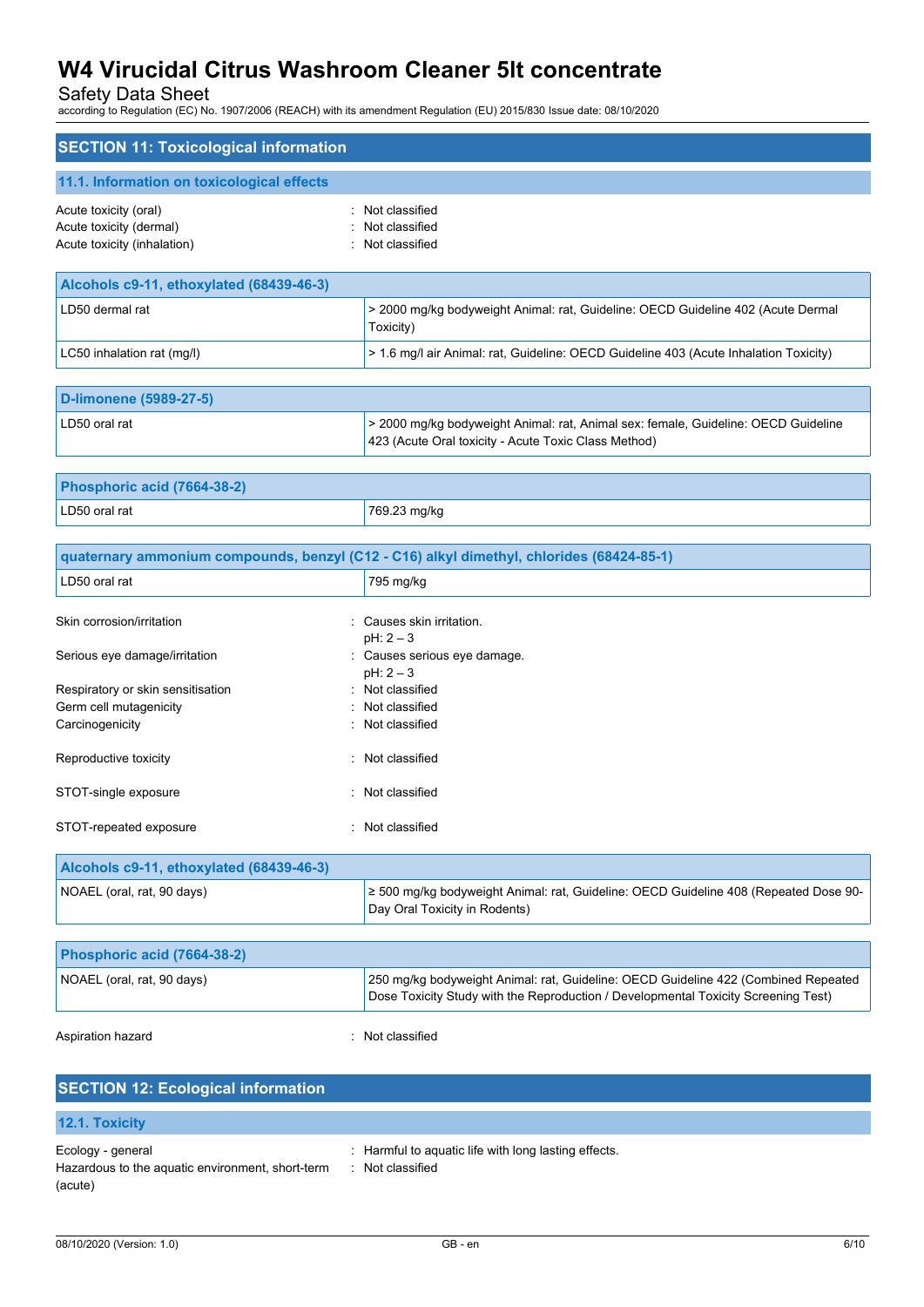Safety Data Sheet

according to Regulation (EC) No. 1907/2006 (REACH) with its amendment Regulation (EU) 2015/830 Issue date: 08/10/2020

Hazardous to the aquatic environment, long-term (chronic)

: Harmful to aquatic life with long lasting effects.

Not rapidly degradable

| <b>D-limonene (5989-27-5)</b> |                                                                                                                                                          |
|-------------------------------|----------------------------------------------------------------------------------------------------------------------------------------------------------|
| $LC50$ fish 1                 | 720 µg/l Test organisms (species): Pimephales promelas                                                                                                   |
| EC50 Daphnia 1                | 0.36 mg/l Test organisms (species): Daphnia magna                                                                                                        |
| EC50 72h algae (1)            | $\approx$ 8 mg/l Test organisms (species): Desmodesmus subspicatus (previous name:<br>Scenedesmus subspicatus)                                           |
| NOEC (chronic)                | 0.115 mg/l Test organisms (species): other: For freshwater invertebrates, species<br>frequently include Daphnia magna or Daphnia pulex. Duration: '16 d' |

| Phosphoric acid (7664-38-2) |                                                                                                          |
|-----------------------------|----------------------------------------------------------------------------------------------------------|
| EC50 Daphnia 1              | > 100 mg/l Test organisms (species): Daphnia magna                                                       |
| $EC50$ 72h algae (1)        | > 100 mg/l Test organisms (species): Desmodesmus subspicatus (previous name:<br>Scenedesmus subspicatus) |

| quaternary ammonium compounds, benzyl (C12 - C16) alkyl dimethyl, chlorides (68424-85-1) |                    |  |
|------------------------------------------------------------------------------------------|--------------------|--|
| EC50 Daphnia 1                                                                           | $\vert$ 0.016 ma/l |  |

### **12.2. Persistence and degradability**

No additional information available

**12.3. Bioaccumulative potential**

No additional information available

**12.4. Mobility in soil**

No additional information available

**12.5. Results of PBT and vPvB assessment**

No additional information available

**12.6. Other adverse effects**

No additional information available

## **SECTION 13: Disposal considerations**

**13.1. Waste treatment methods**

Waste treatment methods : Dispose of contents/container in accordance with licensed collector's sorting instructions.

| In accordance with ADR / RID / IMDG / IATA / ADN |                |                |                |                |
|--------------------------------------------------|----------------|----------------|----------------|----------------|
| <b>ADR</b>                                       | <b>IMDG</b>    | <b>IATA</b>    | <b>ADN</b>     | <b>RID</b>     |
| 14.1. UN number                                  |                |                |                |                |
| Not applicable                                   | Not applicable | Not applicable | Not applicable | Not applicable |
| 14.2. UN proper shipping name                    |                |                |                |                |
| Not applicable                                   | Not applicable | Not applicable | Not applicable | Not applicable |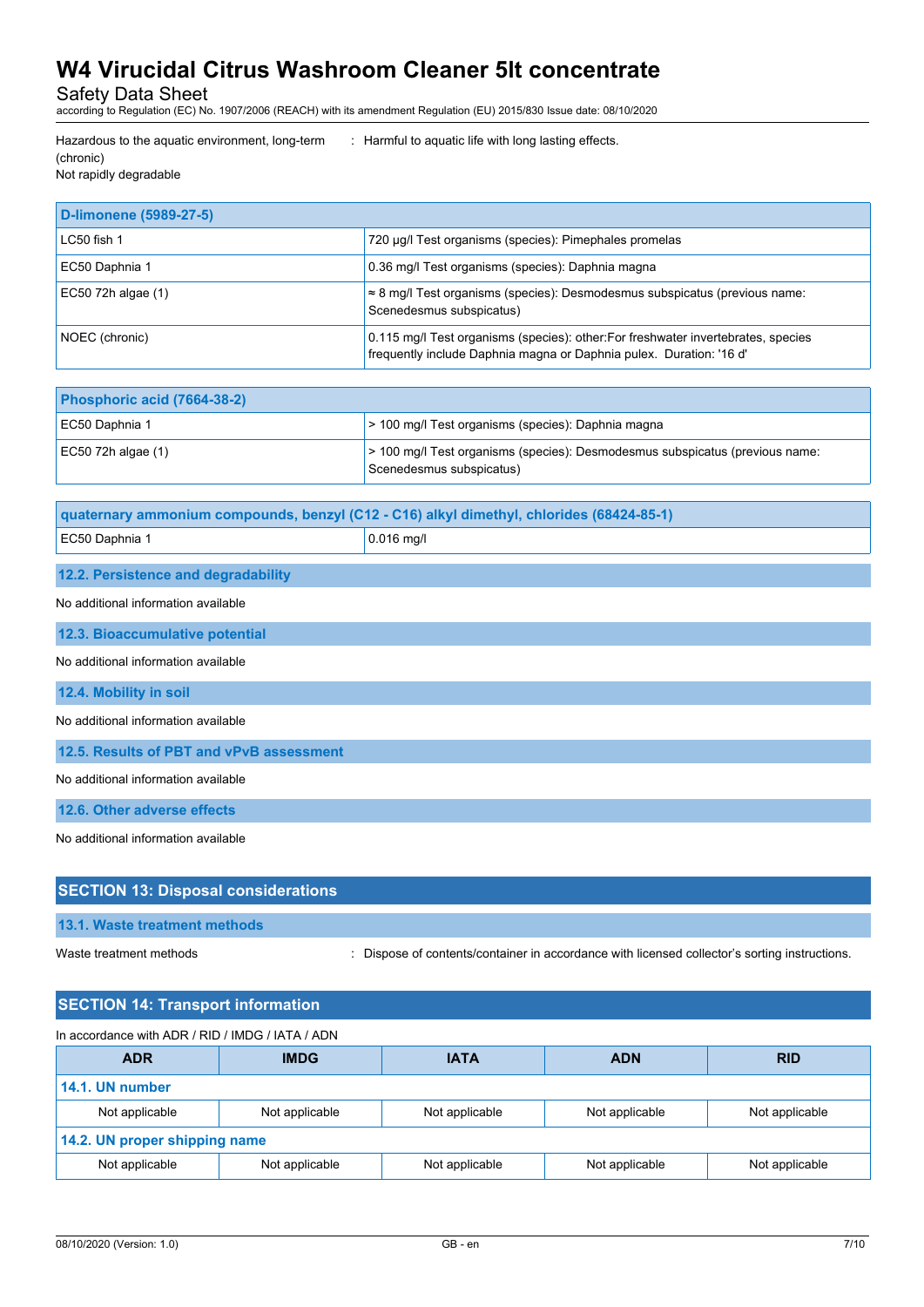Safety Data Sheet

according to Regulation (EC) No. 1907/2006 (REACH) with its amendment Regulation (EU) 2015/830 Issue date: 08/10/2020

| 14.3. Transport hazard class(es)       |                |                |                |                |  |
|----------------------------------------|----------------|----------------|----------------|----------------|--|
| Not applicable                         | Not applicable | Not applicable | Not applicable | Not applicable |  |
| 14.4. Packing group                    |                |                |                |                |  |
| Not applicable                         | Not applicable | Not applicable | Not applicable | Not applicable |  |
| <b>14.5. Environmental hazards</b>     |                |                |                |                |  |
| Not applicable                         | Not applicable | Not applicable | Not applicable | Not applicable |  |
| No supplementary information available |                |                |                |                |  |

### **14.6. Special precautions for user**

## **Overland transport** Not applicable **Transport by sea** Not applicable **Air transport** Not applicable **Inland waterway transport** Not applicable **Rail transport** Not applicable

**14.7. Transport in bulk according to Annex II of Marpol and the IBC Code**

Not applicable

## **SECTION 15: Regulatory information**

**15.1. Safety, health and environmental regulations/legislation specific for the substance or mixture**

#### **15.1.1. EU-Regulations**

Contains no REACH substances with Annex XVII restrictions

Contains no substance on the REACH candidate list

Contains no REACH Annex XIV substances

Contains no substance subject to Regulation (EU) No 649/2012 of the European Parliament and of the Council of 4 July 2012 concerning the export and import of hazardous chemicals.

Contains no substance subject to Regulation (EU) No 2019/1021 of the European Parliament and of the Council of 20 June 2019 on persistent organic pollutants

#### **15.1.2. National regulations**

No additional information available

**15.2. Chemical safety assessment**

No chemical safety assessment has been carried out

## **SECTION 16: Other information**

| <b>Abbreviations and acronyms:</b> |                                                                                                 |  |
|------------------------------------|-------------------------------------------------------------------------------------------------|--|
| <b>ADN</b>                         | European Agreement concerning the International Carriage of Dangerous Goods by Inland Waterways |  |
| <b>ADR</b>                         | European Agreement concerning the International Carriage of Dangerous Goods by Road             |  |
| ATE                                | <b>Acute Toxicity Estimate</b>                                                                  |  |
| <b>BLV</b>                         | <b>Biological limit value</b>                                                                   |  |
| CAS-No.                            | Chemical Abstract Service number                                                                |  |
| <b>CLP</b>                         | Classification Labelling Packaging Regulation; Regulation (EC) No 1272/2008                     |  |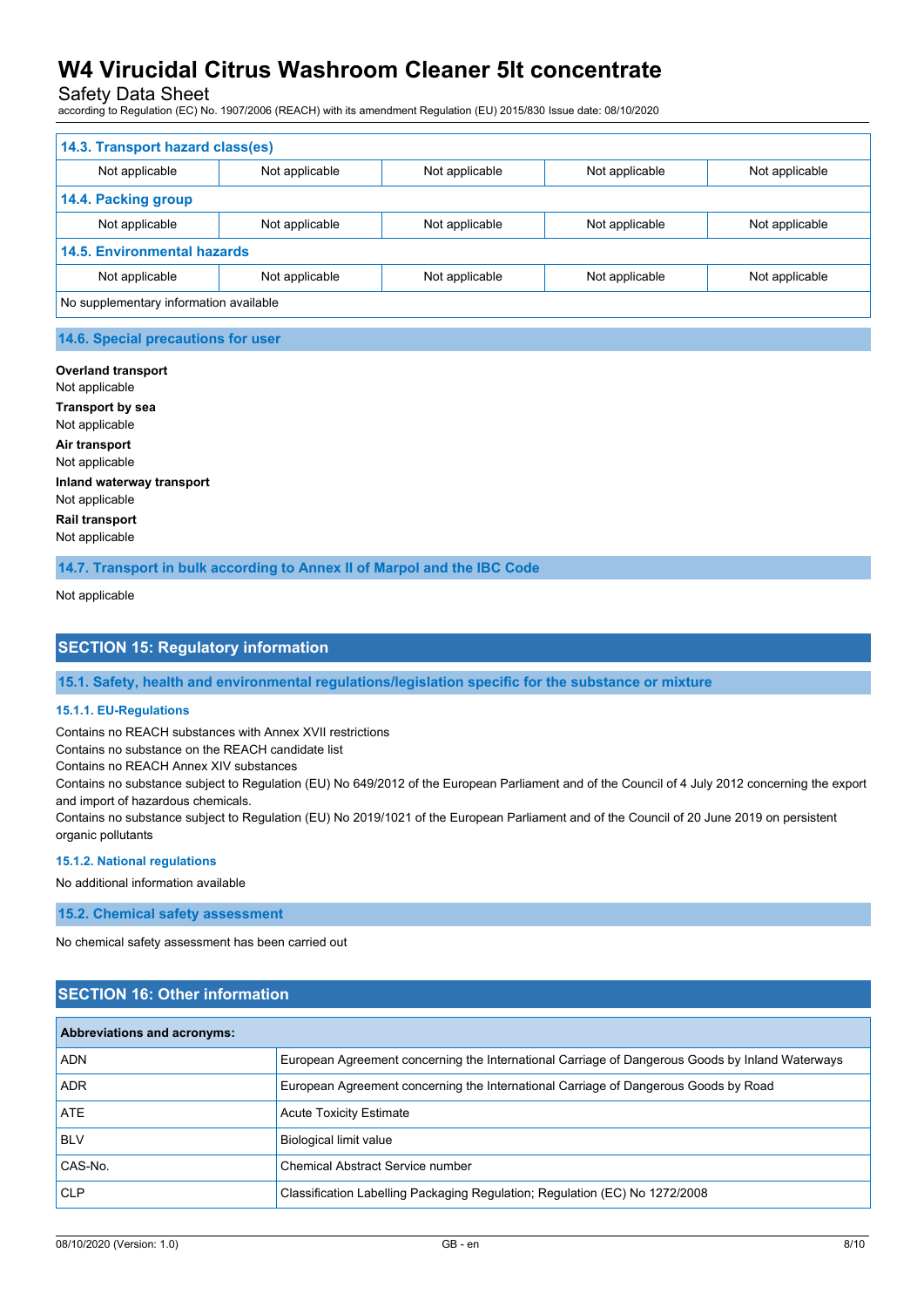## Safety Data Sheet

according to Regulation (EC) No. 1907/2006 (REACH) with its amendment Regulation (EU) 2015/830 Issue date: 08/10/2020

| <b>DMEL</b>  | Derived Minimal Effect level                                                                      |
|--------------|---------------------------------------------------------------------------------------------------|
| <b>DNEL</b>  | Derived-No Effect Level                                                                           |
| <b>EC50</b>  | Median effective concentration                                                                    |
| EC-No.       | European Community number                                                                         |
| <b>EN</b>    | European Standard                                                                                 |
| <b>IATA</b>  | International Air Transport Association                                                           |
| <b>IMDG</b>  | International Maritime Dangerous Goods                                                            |
| <b>LC50</b>  | Median lethal concentration                                                                       |
| LD50         | Median lethal dose                                                                                |
| <b>LOAEL</b> | Lowest Observed Adverse Effect Level                                                              |
| <b>NOAEC</b> | No-Observed Adverse Effect Concentration                                                          |
| <b>NOAEL</b> | No-Observed Adverse Effect Level                                                                  |
| <b>NOEC</b>  | No-Observed Effect Concentration                                                                  |
| <b>OEL</b>   | Occupational Exposure Limit                                                                       |
| <b>PBT</b>   | Persistent Bioaccumulative Toxic                                                                  |
| PNEC         | <b>Predicted No-Effect Concentration</b>                                                          |
| <b>REACH</b> | Registration, Evaluation, Authorisation and Restriction of Chemicals Regulation (EC) No 1907/2006 |
| <b>RID</b>   | Regulations concerning the International Carriage of Dangerous Goods by Rail                      |
| <b>SDS</b>   | Safety Data Sheet                                                                                 |
| vPvB         | Very Persistent and Very Bioaccumulative                                                          |
| <b>WGK</b>   | <b>Water Hazard Class</b>                                                                         |

| Full text of H- and EUH-statements: |                                                                   |  |
|-------------------------------------|-------------------------------------------------------------------|--|
| Acute Tox. 4 (Oral)                 | Acute toxicity (oral), Category 4                                 |  |
| Aquatic Acute 1                     | Hazardous to the aquatic environment - Acute Hazard, Category 1   |  |
| Aquatic Chronic 1                   | Hazardous to the aquatic environment - Chronic Hazard, Category 1 |  |
| Asp. Tox. 1                         | Aspiration hazard, Category 1                                     |  |
| Eye Dam. 1                          | Serious eye damage/eye irritation, Category 1                     |  |
| Eye Irrit. 2                        | Serious eye damage/eye irritation, Category 2                     |  |
| Flam. Liq. 3                        | Flammable liquids, Category 3                                     |  |
| Skin Corr. 1B                       | Skin corrosion/irritation, Category 1B                            |  |
| Skin Irrit. 2                       | Skin corrosion/irritation, Category 2                             |  |
| Skin Sens. 1                        | Skin sensitisation, Category 1                                    |  |
| H226                                | Flammable liquid and vapour.                                      |  |
| H302                                | Harmful if swallowed.                                             |  |
| H304                                | May be fatal if swallowed and enters airways.                     |  |
| H314                                | Causes severe skin burns and eye damage.                          |  |
| H315                                | Causes skin irritation.                                           |  |
| H317                                | May cause an allergic skin reaction.                              |  |
| H318                                | Causes serious eye damage.                                        |  |
| H319                                | Causes serious eye irritation.                                    |  |
|                                     |                                                                   |  |